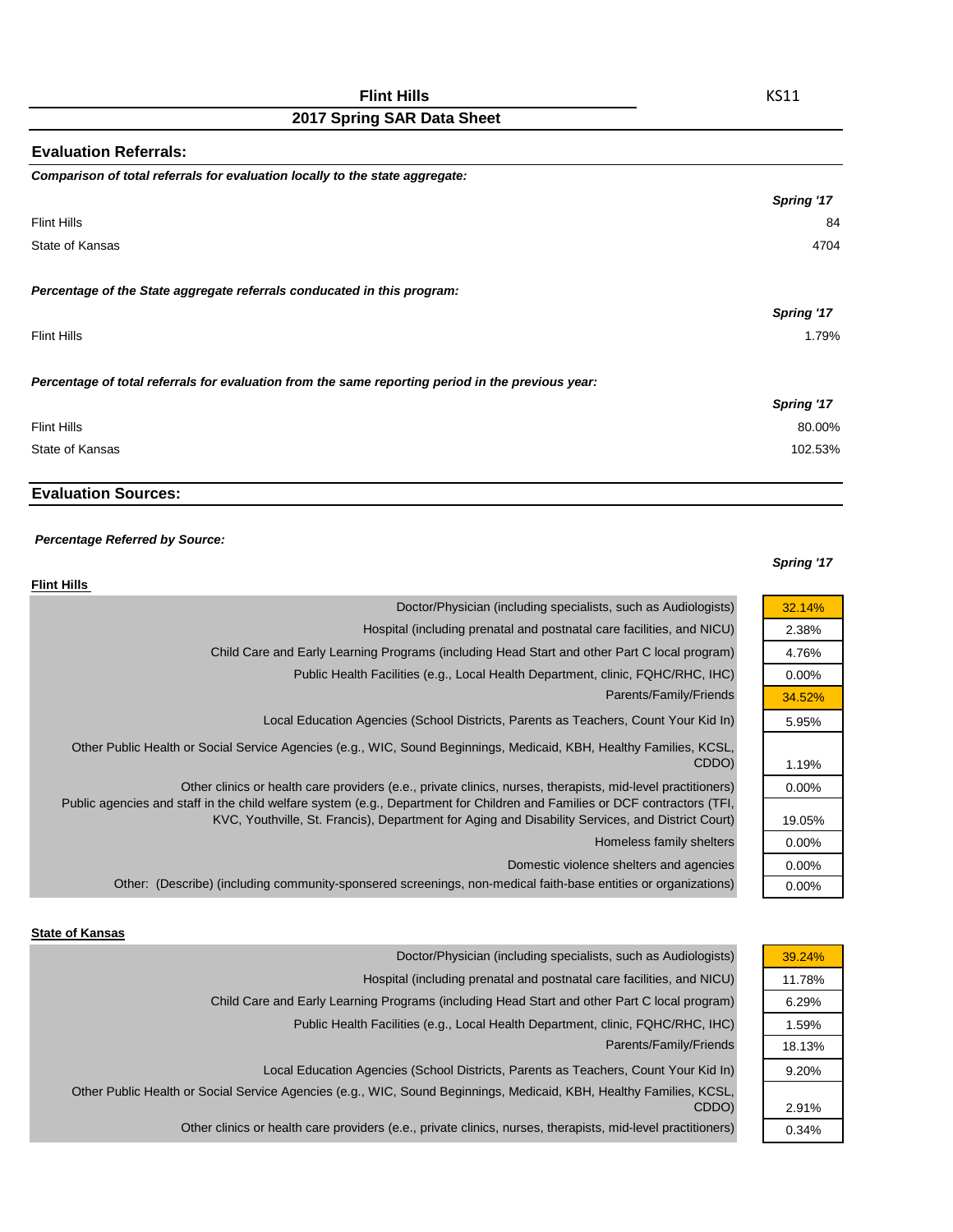| KVC, Youthville, St. Francis), Department for Aging and Disability Services, and District Court)               |            |
|----------------------------------------------------------------------------------------------------------------|------------|
| Homeless family shelters                                                                                       | 0.02%      |
| Domestic violence shelters and agencies                                                                        | 0.00%      |
| Other: (Describe) (including community-sponsered screenings, non-medical faith-base entities or organizations) | 2.49%      |
| Total referred but not evaluated:                                                                              |            |
|                                                                                                                | Spring '17 |
| <b>Flint Hills</b><br>State of Kansas                                                                          | 47<br>1583 |
| Percentage of referrals that were not evaluated:                                                               |            |
|                                                                                                                | Spring '17 |
| <b>Flint Hills</b>                                                                                             | 55.95%     |
| State of Kansas                                                                                                | 33.65%     |
| Percentage of reasons for not completing evaluations:                                                          |            |
|                                                                                                                | Spring '17 |
| Flint Hills                                                                                                    |            |
| <b>Family Declined</b>                                                                                         | 21.28%     |
| Moved                                                                                                          | 2.13%      |
| <b>Could Not</b>                                                                                               |            |
| Locate Family                                                                                                  | 10.64%     |
| In Process                                                                                                     | 65.96%     |
| Other                                                                                                          | 0.00%      |
|                                                                                                                |            |
| State of Kansas                                                                                                |            |

g  $\mathcal{G}$  , p (  $\mathcal{G}$  ,  $\mathcal{G}$  ,  $\mathcal{G}$  ,  $\mathcal{G}$  ,  $\mathcal{G}$  ,  $\mathcal{G}$  ,  $\mathcal{G}$  ,  $\mathcal{G}$  ,  $\mathcal{G}$  ,  $\mathcal{G}$  ,  $\mathcal{G}$  ,  $\mathcal{G}$  ,  $\mathcal{G}$  ,  $\mathcal{G}$  ,  $\mathcal{G}$  ,  $\mathcal{G}$  ,  $\mathcal{G}$  ,  $\mathcal{G}$  ,  $\mathcal{G$ 

*Percentage of referrals not meeting seven-day timeline: Spring '17* Flint Hills 0.00% State of Kansas 0.00% *Percentage of IFSPs not developed within the 45-day timeline: Spring '17* Flint Hills **33.33%** and the set of the set of the set of the set of the set of the set of the set of the set of the set of the set of the set of the set of the set of the set of the set of the set of the set of the set of State of Kansas **19.17%** and the state of Kansas **19.17%** 

Family Declined 24.64%

Locate Family 22.17% In Process  $\frac{1}{49.59\%}$ Other 0.00%

Could Not

Moved 3.60%

**Local Program Proportionate Size Comparison:**

**Timelines:**

| <b>Six-Month Cumulative Count</b> |            |
|-----------------------------------|------------|
|                                   | Spring '17 |
| <b>Flint Hills</b>                | 76         |
| State of Kansas                   | 7314       |